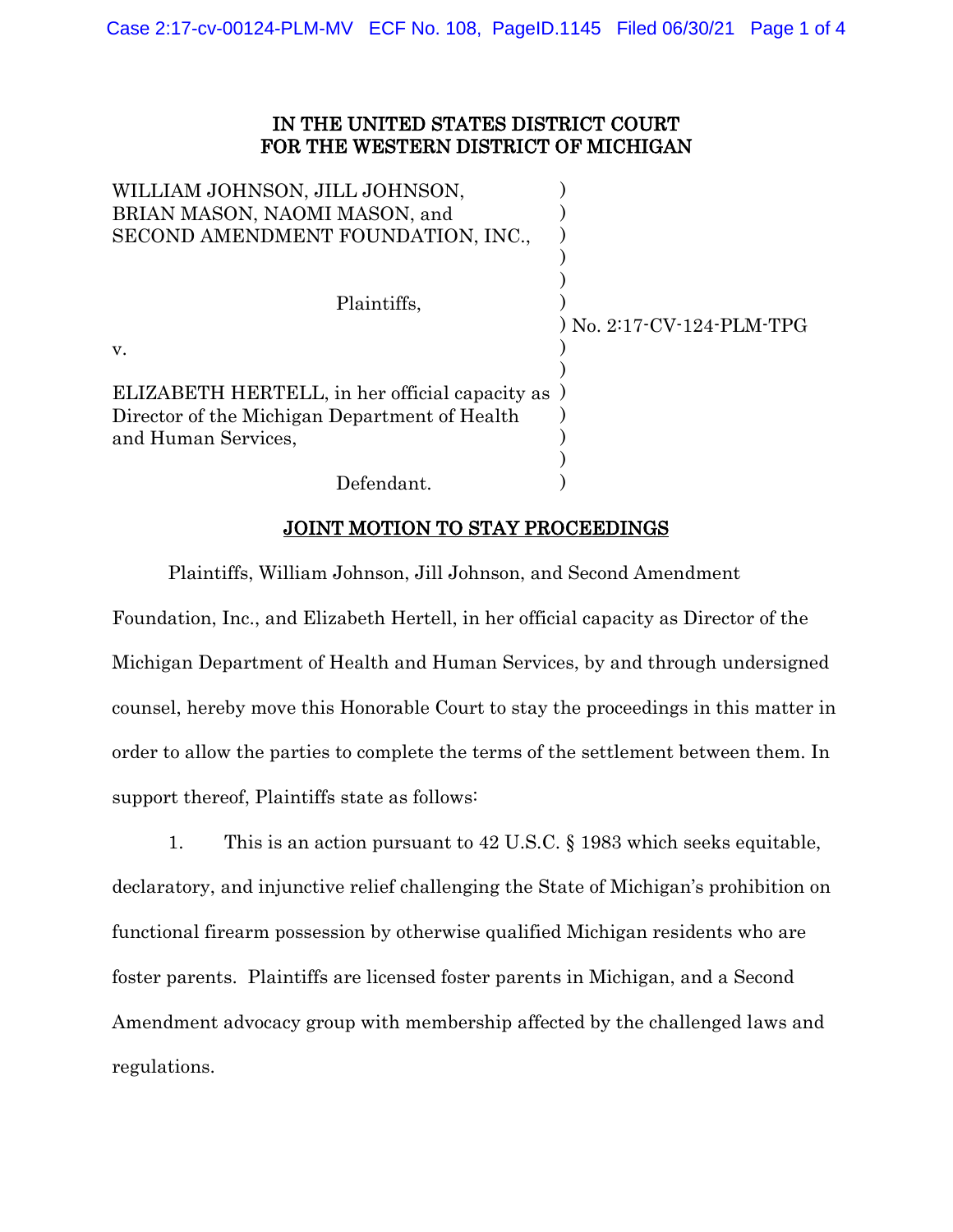2. Plaintiffs allege that Michigan state policy substantially prohibits foster parents from the possession of firearms for the purpose of self-defense, and this violates Plaintiffs' constitutional rights under the Second Amendment.

3. Since the inception of this case, the parties have engaged in Motion practice, mediation, and settlement discussions, which have proven fruitful.

4. The three main issues in this matter are:

• An amendment to MDHHS Rule 400.9415 that would allow Plaintiffs to be able to possess functional firearms for selfdefense while fostering. This would take the form of (A.) allowing licensees to store an unloaded firearm in a locked safe, with the ammunition in the same safe, when not on one's person; (B.) Allowing licensees with a CPL to possess a firearm pursuant to the law in a vehicle on the licensed property, provided it is done so in such a manner to prevent foster children from having access to it; and (C.) Allowing licensees to engage in hunting, range shooting, and target practice with a foster child in accordance with the reasonable and prudent parent standard as defined under State law and policy.

The amended Rule 400.9415 is currently in the promulgation process, but must go through the Michigan Administrative Procedures Act, MCL 24.201 *et seq.*, to be promulgated. The Defendant believes the promulgation process will be completed in October, 2021.

2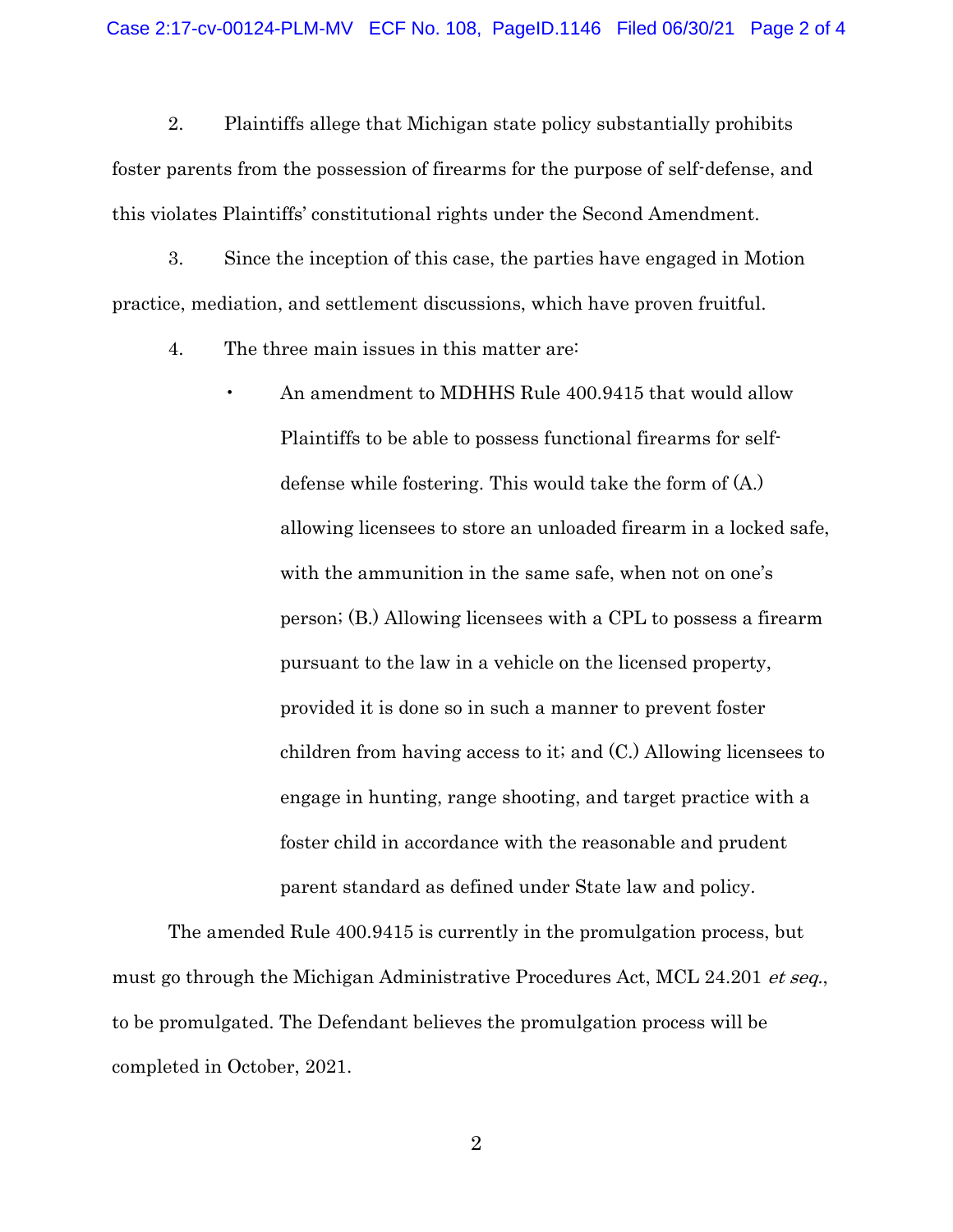Once the amended MDHHS Rule 400.9415 is in effect, the other two issues which have been mediated and resolved are:

- The implementation of training materials for MDHHS caseworkers and affiliated agencies regarding the protection of Second Amendment rights of foster parents and prospective foster parents, and that a foster parent receiving/maintaining a license shall not be impacted by the lawful and responsible possession of firearms for defensive and other lawful purposes.
- The payment of attorney's fees pursuant to 42 U.S.C. § 1988.

5. As the parties are literally in a holding pattern pending the completion of the administrative rule promulgation process, at which point the parties will know whether the matter is completely resolved or not, the parties request the proceedings be stayed, so as to conserve judicial resources and not incur additional litigation costs. The parties will report to the Court as soon as the promulgation process is completed, and/or provide periodic reports to the Court as it requests.

SECOND AMENDMENT Services FOUNDATION, INC.

Dated: June 30, 2021 Respectfully submitted,

WILLIAM JOHNSON, ELIZABETH HERTELL, Director of JILL JOHNSON, and the Michigan Department of Social

By: /s/ David G. Sigale by: /s/ Cassandra Drysdale-Crown Attorney for Plaintiffs Attorney for Defendant